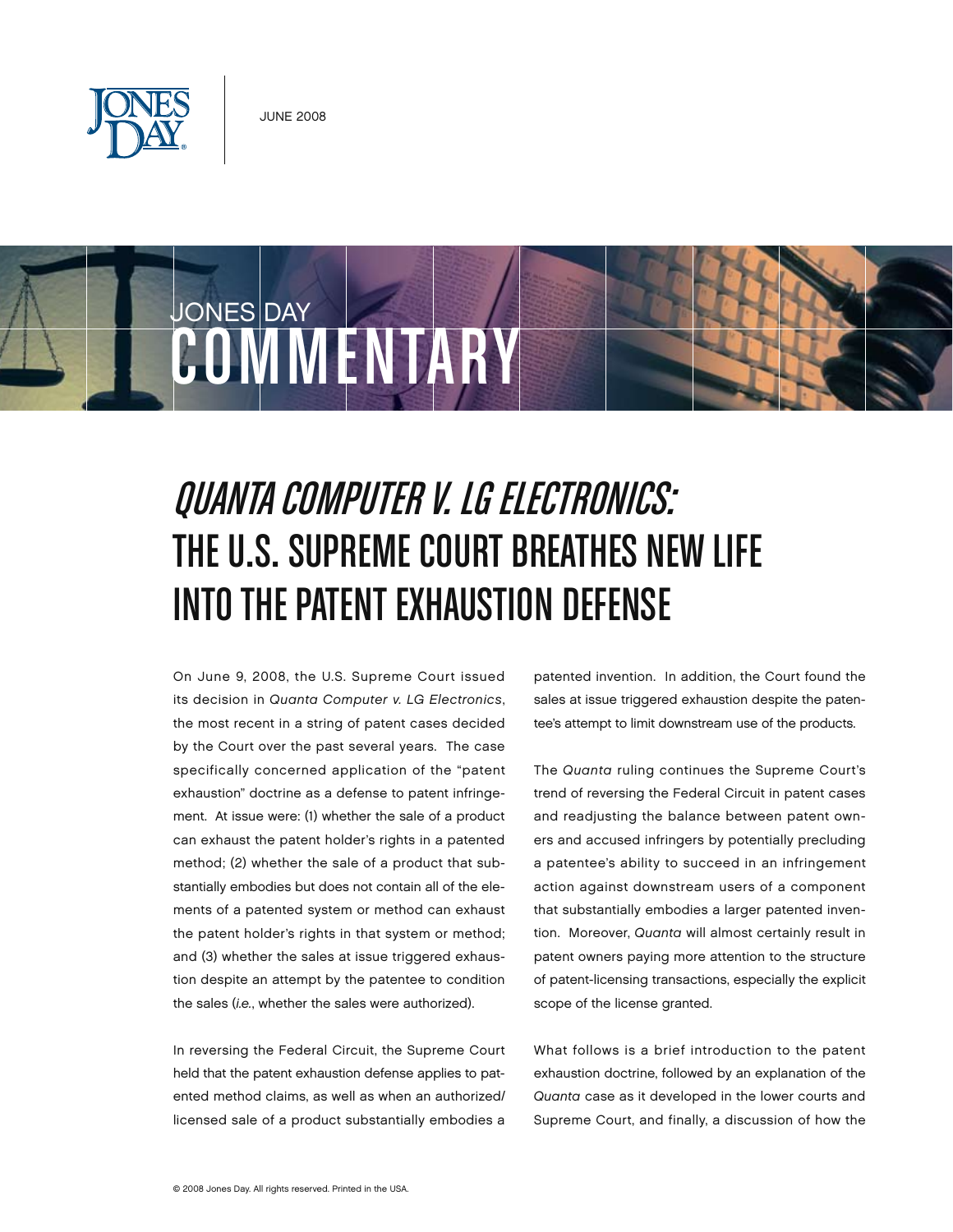Supreme Court's decision in *Quanta* may affect patent litigation and patent-licensing transactions.

## The Patent Exhaustion Doctrine

The patent exhaustion doctrine (also known as the "first sale doctrine") is a judicially created defense to patent infringement, first articulated by the Supreme Court more than a century ago. The doctrine follows from the premise that a patent owner is entitled to a single royalty for each patented device. That is, by selling or authorizing sales of the patented device, the patent owner has bargained for and received an amount equal to the value of the patent rights that attach to the device. Thus, while the rights conveyed by a patent enable its owner to exclude others from using the patented device, once a patent owner engages in or authorizes an unrestricted sale of the patented device, such exclusionary rights are terminated with respect to that device. Put simply, the patent owner's rights are "exhausted" and cannot be asserted against any downstream purchasers, sellers, or users of the device.

The Federal Circuit and district courts established a number of exceptions to the exhaustion doctrine in the years prior to *Quanta*. For example, patent exhaustion did not occur where the patent owner imposed by contract at the time of sale, certain conditions on the downstream use of the patented product. Such contractual conditions generally were permitted unless they violated some law or policy, such as antitrust law, contract law, or patent misuse, because courts assumed that the parties negotiated a price that reflects only the value of the use contemplated with the conditions. Courts also previously held that the exhaustion doctrine did not apply to the practice of method claims. In addition to these exceptions, courts were faced with the issue of whether the patent exhaustion doctrine applied when the article sold was an unfinished part or component of a patented system or product (*e.g.,* an unfinished eyeglass lens or a part to a computer), and even more so when such an unfinished part or component had no reasonable use other than incorporation into the larger patented system or product. These two exceptions, and additional issue, took center stage in *Quanta*.

# OUANTA'S FACTUAL AND PROCEDURAL **BACKGROUND**

The facts in *Quanta* were as follows. LG Electronics ("LGE") granted Intel a license to "make, use, sell (directly or indirectly), offer to sell, import or otherwise dispose of" its microprocessors and chipsets that would otherwise infringe a number of LGE's patents, several of which included method claims. The LGE-Intel license transaction involved a License Agreement and a separate Master Agreement. The License Agreement expressly disclaimed any license directly to third parties (*e.g.*, Intel's customers) to combine licensed Intel microprocessors or chipsets with any non-Intel or non-Quanta components or products (*i.e.*, to make a computer).

Under the Master Agreement, Intel was required to send notice to its customers advising them of the license disclaimer discussed above. Intel sent such notice to those who purchased its licensed microprocessors and chipsets, including Quanta and other computer manufacturers. Notably, though, the Master Agreement also provided that "a breach of this Agreement shall have no effect on and shall not be grounds for termination of the Patent License."

Despite receiving the license disclaimer notice from Intel, Quanta and other computer manufacturers used the licensed Intel microprocessors and chipsets in combination with other non-Intel components to make computer systems that were then sold to major computer sellers such as Dell, Gateway, and Hewlett-Packard. LGE subsequently sued Quanta and these computer manufacturers for infringement of LGE's patents concerning computer systems.

In May 2002, several defendants, including Quanta, moved for summary judgment of noninfringement on five of the six LGE patents-in-suit based on the patent exhaustion doctrine. Specifically, those defendants argued that LGE exhausted its patent rights based on LGE's license to Intel and/or Intel's sale of its licensed microprocessors and chipsets to the defendants. LGE argued that the licensed products sold by Intel did not read on/infringe any of the patents at issue (directed to combinations or systems incorporating such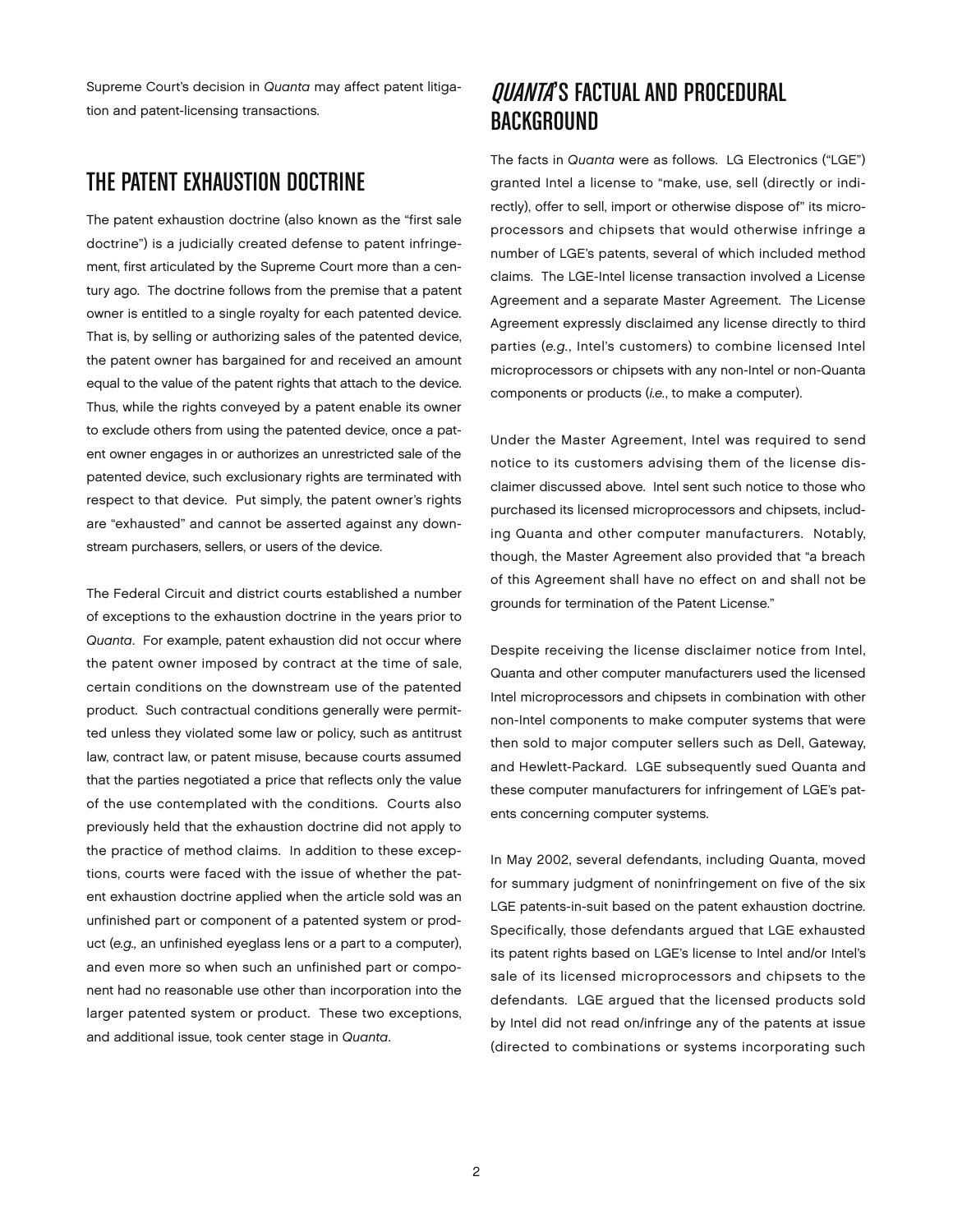products), and therefore, the patent exhaustion doctrine did not apply. The district court ruled in favor of the defendants, holding that the license or authorized sale of an essential element of a patented device may exhaust the patentee's statutory right to exclude others from making, using, or selling that device. In so holding, the court found that the defendants successfully showed that the microprocessors and chipsets had no reasonable noninfringing use, since the only reasonable use was to incorporate them into computers, such as those made and sold by the defendants.

Following the district court's grant of summary judgment, the remaining defendants moved for summary judgment on the same grounds. The district court treated LGE's opposition to this motion as a request for reconsideration of the first ruling based in part on LGE's new arguments that: (1) Intel's sale of microprocessors and chipsets did not exhaust LGE's patent rights because the sale was conditional; and (2) there could be no exhaustion as to any of the method claims. The district court found that the notice from Intel to the defendants was insufficient to create a conditional sale. Accordingly, the exhaustion doctrine applied to the patented product claims. The district court, however, agreed with LGE that the exhaustion doctrine did not apply to the method claims.

On appeal, the Federal Circuit agreed with the district court that the patent exhaustion doctrine did not apply to method claims. The Federal Circuit, however, reversed the district court's ruling that the patent exhaustion doctrine applied to LGE's product claims, finding that Intel's sale of the licensed component microprocessors and chipsets was conditional based on provisions within the LGE-Intel agreements, and since Intel's customers were expressly put on notice that they were prohibited from combining the licensed microprocessors with non-Intel components. Quanta, and several other defendants, subsequently appealed to the Supreme Court, arguing that the Federal Circuit's decision was directly in conflict with prior Supreme Court precedent concerning the patent exhaustion doctrine. Certiorari was granted on September 25, 2007, and oral argument was heard by the Court on January 16, 2008.

*Quanta* presented the Supreme Court with three primary questions: (1) whether the sale of a product can exhaust the patent holder's rights in a patented method; (2) whether the sale of a product that substantially embodies but does not contain all of the elements of a patented system or method can exhaust the patent holder's rights in that system or method; and (3) whether Intel's sale of its licensed components to Quanta and others was authorized, such that the patent exhaustion doctrine applied.

In a unanimous opinion authored by Justice Thomas, the Supreme Court answered "yes" to all three of these questions. Accordingly, the Supreme Court reversed the Federal Circuit's decision below, and held that LGE's patent rights were exhausted as against Quanta and the other defendants.

#### The Supreme Court Decision

Within its decision, the Supreme Court provided a brief history of the patent exhaustion doctrine. The Court began with its first-ever discussion of the defense, which occurred in a set of 19th-century patent cases involving a wood-planing machine. It ended by discussing its most recent application of the patent exhaustion doctrine in the 1942 decision of *United States v. Univis Lens Co.*, a case involving unfinished eyeglass lenses. The Court found *Univis* particularly applicable to the facts here. With this historical background in mind, the Court then turned to the three main issues raised in *Quanta*.

First, the Court addressed whether the patent exhaustion doctrine applies to method claims. The Court observed that it "has repeatedly held that method patents were exhausted by the sale of an item that embodied the method." It also acknowledged a concern that exempting method claims from the patent exhaustion defense would "seriously undermine the exhaustion doctrine," because patentees could "simply draft their patent claims to describe a method rather than an apparatus," and thereby "shield practically any patented item from exhaustion." Thus, the Court rejected the Federal Circuit's categorical exclusion of method claims from the scope of the patent exhaustion doctrine, holding that method claims can be exhausted by the sale of products.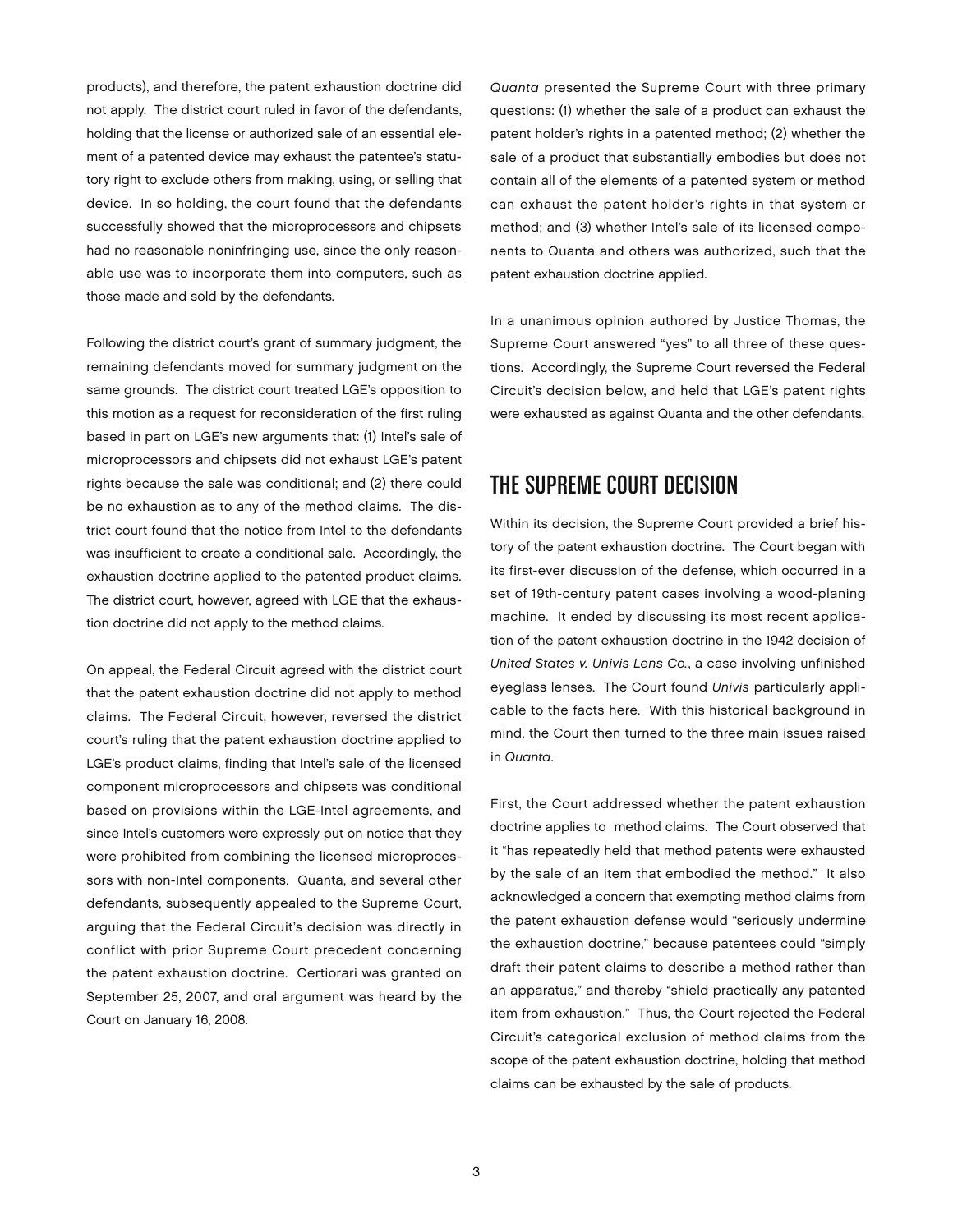Second, the Court addressed the issue of when patent exhaustion applies to situations involving the sale of a component that does not contain all of the elements of the patented invention. Relying on its previous decision in *Univis*, the Court stated that the sale of such components can trigger patent exhaustion of combination claims when the component "substantially embodies the patent." This occurs when two conditions exist: (1) "when [the component's] only reasonable and intended use [is] to practice the patent"; and (2) when the component "constitute[s] a material part of the patented invention and all but completely practice[s] the patent."

Using the facts of *Univis* as a guide, the Court found that Intel's licensed microprocessors and chipsets—even though they were components of the patent claims at issue—had no reasonable use other than for incorporation within the accused computer systems that practiced LGE's patents. While LGE argued that Intel's licensed components could be used in noninfringing ways (*e.g.*, by being sold overseas, where the U.S. patent laws have no force, or by being used as replacement parts), the Supreme Court rejected LGE's arguments, stating that the proper question is "whether the product is 'capable of use only in *practicing* the patent,' not whether those uses are infringing." In other words, "[w]hether outside the country or functioning as replacement parts, the Intel Products would still be *practicing* the patent, even if not infringing it."

The Court went on to conclude that the licensed Intel products "constitute a material part of the patented invention and all but completely practice the invention." As such, the microprocessors and chipsets sold by Intel substantially embody the LGE patents, because the only step necessary to practice LGE's patents is the "application of common processes or the addition of standard parts" (*i.e.*, combining the licensed microprocessors and chipsets with memory and buses, standard components in a computer system that enable the microprocessor and chipset to properly function). Accordingly, since Intel's products' only reasonable use was to practice the patent and the products substantially embodied the patent claims at issue, the Court held that the patent exhaustion doctrine could apply.

Finally, the Court examined whether Intel's sale of its microprocessors and chipsets to Quanta and others actually exhausted LGE's patent rights. Because exhaustion is triggered only by a sale authorized by the patentee, this issue depended on whether LGE authorized Intel's sale of its licensed microprocessors and chipsets to the defendants. LGE argued that there was no authorized sale, because the License Agreement did not permit Intel to sell its licensed products for use in combination with non-Intel products. The Court disagreed with LGE, finding that the Intel-LGE License Agreement "broadly permitted Intel to 'make, use, [or] sell' products free of LGE's patent claims." The Court found nothing in the License Agreement restricting Intel's right to sell its licensed products to companies with plans to combine them with non-Intel products. The only arguable condition appeared in the Master Agreement, and it required Intel to provide notice to its customers that LGE had not licensed those customers any rights to combinations of licensed Intel products with non-Intel products. However, Intel provided such notice, thereby satisfying its contractual obligations regardless of what Quanta and the other defendants did with Intel's products. Moreover, because the notice requirement appeared only in the Master Agreement, which also provided that a breach of the Master Agreement would not affect Intel's license, the Court concluded that Intel's authority to sell was not conditioned on such notice. As the Court succinctly stated, "Intel's authority to sell its products embodying the LGE Patents was not conditioned on the notice or on Quanta's decision to abide by LGE's directions in that notice." Accordingly, the Court found that because Intel was authorized to sell the products and no conditions limited that authority, LGE's patent rights were exhausted by Intel's sale to Quanta and the other defendants.

In finding for the defendants, the Court also dismissed LGE's reliance on the fact that the License Agreement disclaimed any license to third parties. The Court explained that whether any third parties received an implied license was irrelevant to patent exhaustion. Instead, "exhaustion turn[ed] only on Intel's own license to sell products practicing the LGE Patents." Because Intel's sale was authorized, exhaustion applied.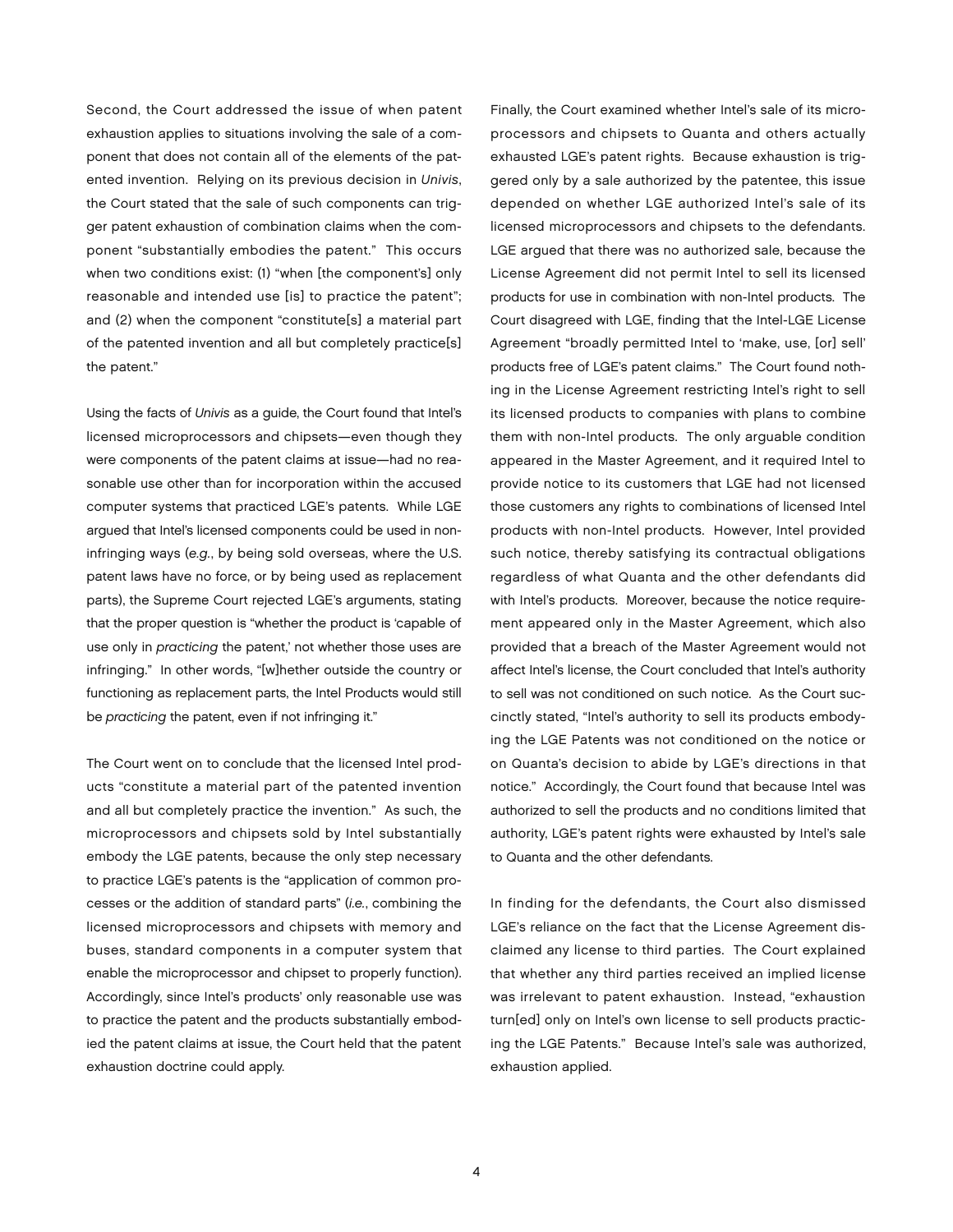## The Practical Effects of, and Questions RAISED BY, *QUANTA*

The implications of *Quanta* are likely to be significant in the context of both patent litigation and patent-licensing transactions.

From a litigation perspective, *Quanta* may affect a patent owner's success when bringing an infringement action against downstream users of a licensed product or component that is incorporated into a larger patented system or involved in a patented method. Even so, patent owners may still have forceful arguments against claims of exhaustion. For example, the patentee may argue that the licensed component has some reasonable use that does not practice the patent, or that the component is not a material part of the inventive part of the patented system or method and therefore does not substantially embody the patent claim (a patentee, however, must be cautious when making such arguments to ensure that they do not undermine any contributory-infringement claims the patentee may have raised). Where the patentee has granted a license, the patentee may also argue that the sale was outside the scope of the license grant or in violation of a condition therein and therefore unauthorized. Moreover, even if patent exhaustion were to apply, the patent owner may, where the license allows, still seek redress through a breach-of-contract claim, an option explicitly recognized in the Court's opinion.

While *Quanta* will likely have some impact in the context of patent litigation, the effects of *Quanta* may reverberate even more so in the context of patent licenses. Despite the outcome in *Quanta*, it is important to understand that the Supreme Court did not eliminate a patentee's ability to create restrictions or conditions within a license agreement that might avoid later application of the patent exhaustion defense. In fact, the Supreme Court indicated that Intel's sale might not have been authorized—and thus, the patent exhaustion doctrine might not have applied—if the license grant to Intel had explicitly excluded Intel's right to sell products to customers who would combine the licensed Intel products with non-Intel products downstream. Patent owners can learn from *Quanta* when structuring licenses to ensure that the license grant

offered is as narrow and circumscribed as possible, such as through field-of-use and market limitations. Put simply, unlike what was done in *Quanta,* the patent owner must be careful to explicitly limit the scope of the license itself in a way that ensures the patent owner will receive the compensation it expects from the sale of each licensed product.

From either perspective—litigation or transactional—*Quanta* leaves a number of open questions. Most notably, what will constitute a "substantial embodiment" of the patent to trigger the exhaustion doctrine? From the Court's discussion of its prior *Univis* decision, we know that supplying optical lens "blanks" that "partially practiced a patent" exhausted method patents, even though infringement of those method patents did not occur until the buyer ground those blanks into actual, finished lenses. That, of course, was a "substantial embodiment" of a patent claim. Similarly, we know that the Intel microprocessors and chipsets in *Quanta* "substantially embodied the LGE Patents because they had no reasonable noninfringing use and included all the inventive aspects of the patented methods." But it is not clear that those two conditions (no reasonable noninfringing use and including all "inventive" aspects of the patent) are going to be *necessary* conditions for a "substantial" embodiment finding. Only case-by-case development by the Federal Circuit and lower federal courts will definitively answer these questions.

## Conclusion

The *Quanta* decision marks yet another Supreme Court reversal of a Federal Circuit patent decision—the last 12 patent decisions reviewed by the Supreme Court have been reversed, vacated, or otherwise disturbed. Once again, the Supreme Court appears to be rebalancing the patent laws in a way different from the balance the Federal Circuit has struck over the years. Nonetheless, as with every Supreme Court decision, it will be important to see how the Federal Circuit and district courts interpret *Quanta* and, most importantly, under what circumstances they will uphold conditional sales and licenses and refuse to apply the patent exhaustion doctrine.

*N.B.: Jones Day filed an amicus curiae brief on behalf of IBM in the* Quanta *case.*